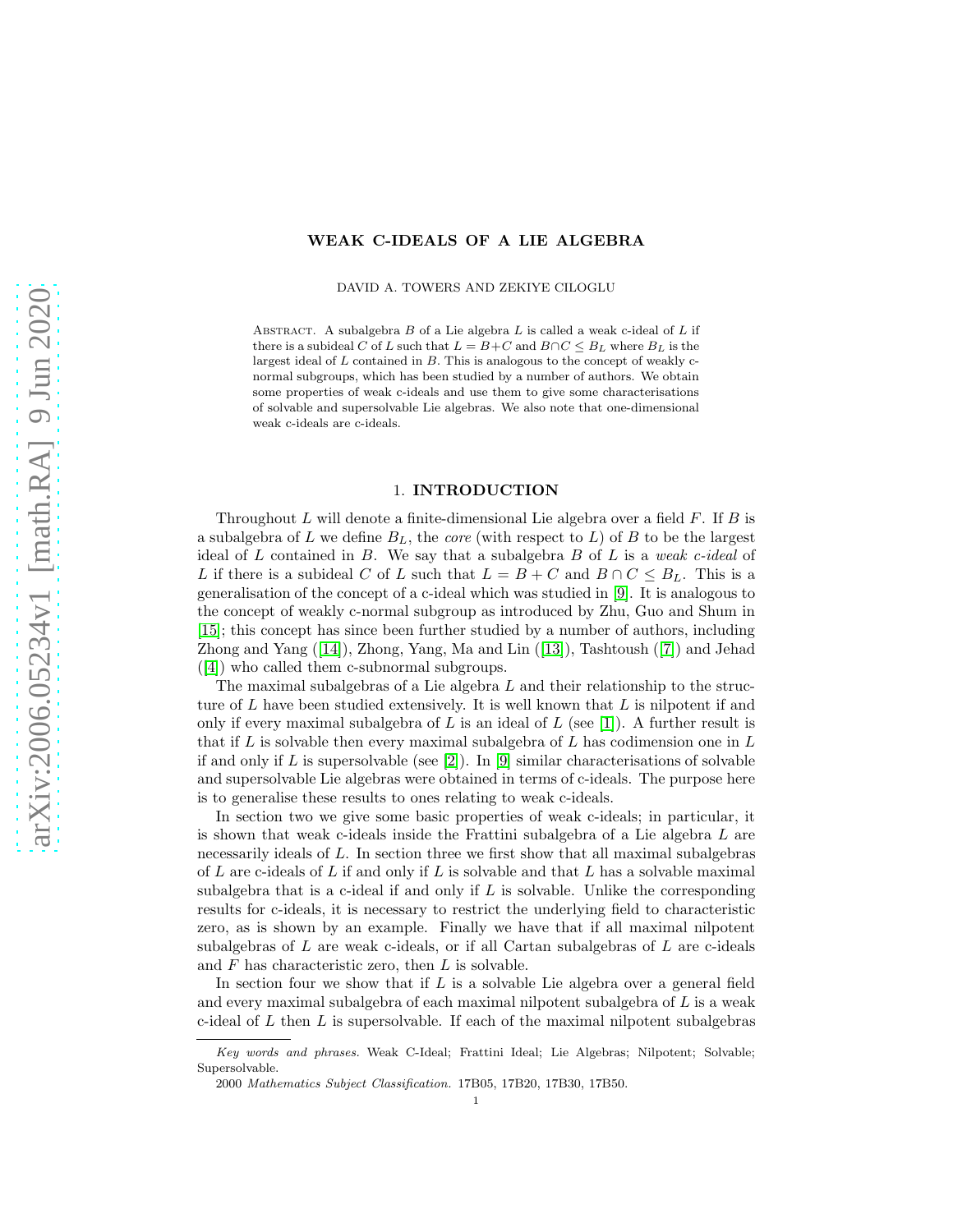of L has dimension at least two then the assumption of solvability can be removed. Similarly if the field has characteristic zero and  $L$  is not three-dimensional simple then this restriction can be removed. In the final section we see that every onedimensional subalgebra is a weak c-ideal if and only if it is a c-ideal..

If A and B are subalgebras of L for which  $L = A + B$  and  $A \cap B = 0$  we will write  $L = A \oplus B$ . The ideals  $L^{(k)}$  and  $L^k$  are defined inductively by  $L^{(1)} = L^1 = L$ ,  $L^{(k+1)} = [L^{(k)}, L^{(k)}], L^{k+1} = [L, L^k]$  for  $k \geq 1$ . If A is a subalgebra of L, the *centralizer* of A in L is  $C_L(A) = \{x \in L : [x, A] = 0\}.$ 

### 2. PRELIMINARY RESULTS

We first give some basic properties of weak c-ideals.

Definition 1. *Let* I *be a subalgebra of* L. *We call* I *a subideal of* L *if there is a chain of subalgebras*

$$
I = I_0 < I_1 < \dots < I_n = L,
$$

*where*  $I_j$  *is an ideal of*  $I_{j+1}$  *for each*  $0 \leq j \leq n-1$ .

Definition 2. *A subalgebra* B *of a Lie algebra* L *is a weak* c*-*ideal *of* L *if there exists a subideal* C *of* L *such that*

$$
L = B + C \text{ and } B \cap C \leq B_L,
$$

*where* BL*, the core of* B, *is the largest ideal of* L *contained in* B.

Definition 3. *A Lie algebra* L *is called weak c-simple if* L *does not contain any weak c-ideals except the trivial subalgebra and* L *itself.*

Lemma 2.1. *Let* L *be a Lie algebra. Then the following statements hold:*

*(1) Let* B *be a subalgebra of* L. *If* B *is a* c*-*ideal *of* L *then* B *is a weak* c*-ideal of* L.

*(2)* L *is* weak c*-*simple *if and only if* L *is simple.*

*(3)* If B is a weak c-ideal of L and K is a subalgebra with  $B \leq K \leq L$ , then B *is a* weak c*-*ideal *of* K.

*(4)* If I is an ideal of L and  $I \leq B$ , then B is a weak c-ideal of L if and only if  $B/I$  *is a weak c-ideal of*  $L/I$ *.* 

*Proof.* (1) By the definition every ideal is a c-ideal and every c-ideal is a weak c-ideal so the proof is obvious.

(2) Suppose first that L is simple and let B be a weak c-ideal with  $B \neq L$ . Then

$$
L = B + C \text{ and } B \cap C \leq B_L
$$

where C is a subideal of L. But, since L is simple,  $B_L$  must be 0. Moreover,  $C \neq 0$ so  $C = L$ . Hence  $B = 0$  and L is weak c-simple.

Conversely, suppose L is weak c-simple. Then, since every ideal of L is a weak c-ideal, L must be simple.

(3) If B is a weak c-ideal of L then there exists a subideal C of L such that

$$
L = B + C \text{ and } B \cap C \leq B_L
$$

Then  $K = K \cap L = K \cap (B + C) = B + (K \cap C)$ . Since C is a subideal of L there exists a chain of subalgebras

$$
C = C_0 < C_1 < \dots < C_n = L
$$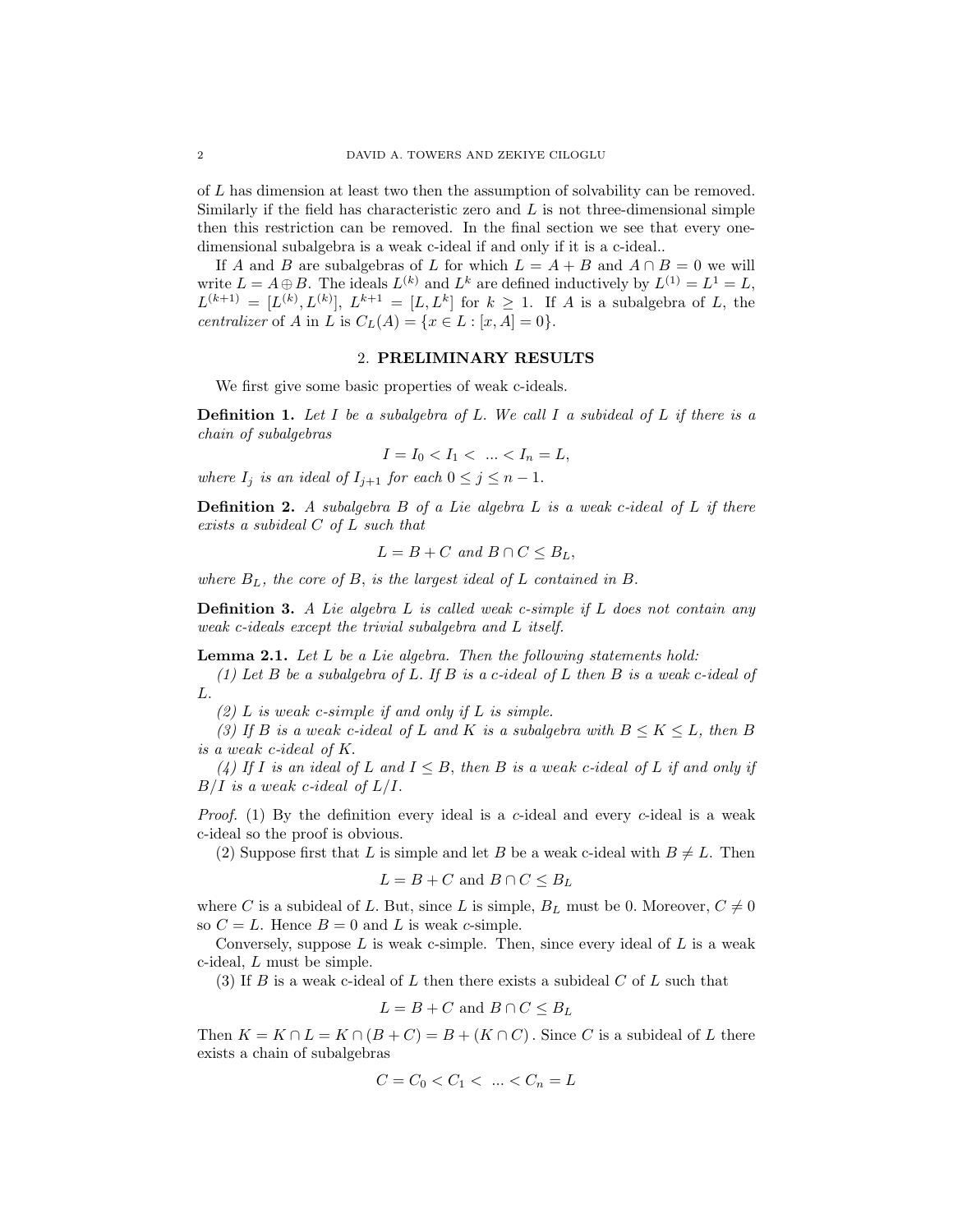where  $C_j$  is an ideal of  $C_{j+1}$  for each  $0 \leq j \leq n-1$ . If we intersect this chain with K we get

$$
C\cap K=C_0\cap K
$$

and obviously  $C_j \cap K$  is an ideal of  $C_{j+1} \cap K$  for each  $0 \leq j \leq n-1$ . Hence  $C \cap K$ is a subideal of  $K$ . Also,

$$
B \cap (C \cap K) \leq B_K
$$

so that  $B$  is a weak c-ideal of  $L$ .

(4) Suppose first that  $B/I$  is a weak c-ideal of  $L/I$ . Then there exists a subideal  $C/I$  of  $L/I$  such that

$$
L/I = B/I + C/I
$$
 and  $B/I \cap C/I \leq (B/I)_{L/I} = B_L/I$ 

It follows that  $L = B + C$  and  $B \cap C \leq B_L$  where C is a subideal of L.

Suppose conversely that I is an ideal of L with  $I \leq B$  and B is a weak c-ideal of  $L$ . Then there exists a  $C$  subideal of  $L$  such that

$$
L = B + C \text{ and } B \cap C \leq B_L.
$$

Since I is an ideal and  $I \leq B$  the factor algebra

$$
L/I = (B + C)/I = B/I + (C + I)/I
$$

where  $(C + I) / I$  is a subideal of  $L / I$  and

$$
(B/I) \cap (C+I) / I = (B \cap (C+I))/I = (I + B \cap C) / I \leq B_L / I = (B/I)_{L/I}
$$
  
so  $B/I$  is a weak *c*-ideal of  $L/I$ .

The Frattini subalgebra of L,  $F(L)$ , is the intersection of all of the maximal subalgebras of L. The Frattini ideal,  $\phi(L)$ , of L is  $F(L)<sub>L</sub>$ . The next result is a generalisation of [\[9,](#page-8-0) Proposition 2.2]. The same proof works but we will include it for completeness.

**Proposition 2.2.** Let B, C be subalgebras of L with  $B \leq F(C)$ . If B is a weak c*ideal of* L *then* B *is an ideal of* L *and*  $B \leq \phi(L)$ .

*Proof.* Suppose that  $L = B + K$  where K is a subideal of L and  $B \cap K \leq B_L$ . Then  $C = C \cap L = C \cap (B + K) = B + C \cap K = C \cap K$  since  $B \leq F(C)$ . Hence  $B \leq C \leq K$ , giving  $B = B \cap K \leq B_L$  and B is an ideal of L. It then follows from [8, Lemma 4.1] that  $B \leq \phi(L)$ .

An ideal A is *complemented* in L if there is a subalgebra U of L such that  $L = A + U$  and  $A \cap U = 0$ . We adapt this to define a complemented weak c-ideal as follows.

Definition 4. *Let* L *be a Lie algebra and* B *is a* weak c*-*ideal *of* L. *A* weak c*-*ideal B is complemented in L if there is a subideal C of L such that  $L = B + C$  and  $B \cap C = 0.$ 

Then we can give the following lemma:

Lemma 2.3. *If* B *is a* weak c*-*ideal *of a Lie algebra* L*, then* B/B<sup>L</sup> *has a subideal complement in*  $L/B_L$ , *i.e.*, *there exists a subideal subalgebra*  $C/B_L$  *of*  $L/B_L$  *such that*  $L/B_L$ *is semidirect sum of*  $C/B_L$  *and*  $B/B_L$ *. Conversely, if* B *is a subalgebra of* L *such that* B/B<sup>L</sup> *has a subideal complement in* L/B<sup>L</sup> *then* B *is a* weak c*-*ideal *of* L*.*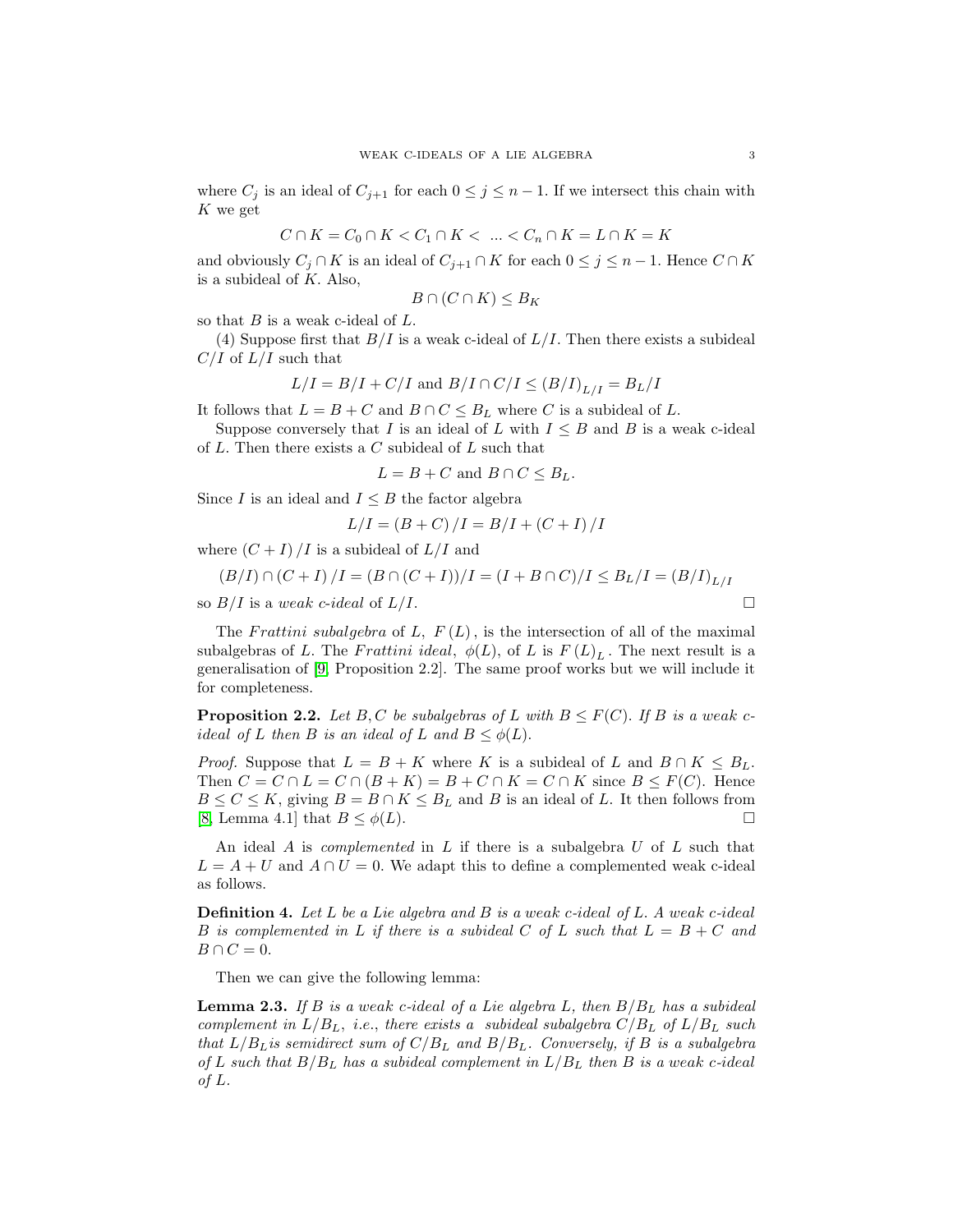*Proof.* Let B be a weak c-ideal of L. Then there exists a subideal  $C$  of L such that  $B + C = L$  and  $B \cap C \leq B_L$ . If  $B_L = 0$  then  $B \cap C = 0$  and so that C is a subideal complement of B in L. Assume that  $B_L \neq 0$ , then we can construct the factor algebras  $B/B_L$  and  $(C + B_L) / B_L$ . If we intersect these two factor algebras we have

$$
\frac{B}{B_L} \cap \frac{C + B_L}{B_L} = \frac{B \cap (C + B_L)}{B_L}
$$

$$
= \frac{B_L + (B \cap C)}{B_L}
$$

$$
= \frac{B_L}{B_L} = 0
$$

Hence,  $(C + B_L)/B_L$  is a subideal complement of  $B/B_L$  in  $L/B_L$ . Conversely, if K is a subideal of L such that  $K/B_L$  is a subideal complement of  $B/B_L$  in  $L/B_L$ then we have that

$$
L/B_L = (B/B_L) + (K/B_L)
$$
 and  $(B/B_L) \cap (K/B_L) = 0$ 

Then  $L = B + K$  and  $B \cap K \leq B_L$ . Therefore B is a weak c-ideal of L.

# 3. SOME CHARACTERISATIONS OF SOLVABLE ALGEBRAS

We will use the following Lemma which is due to Stewart  $([6, Lemma 4.2.5]).$  $([6, Lemma 4.2.5]).$  $([6, Lemma 4.2.5]).$ 

<span id="page-3-0"></span>Lemma 3.1. *Let* L *be a Lie algebra over any field having two subideals* H *and* K *such that* K *is simple and not abelian. Suppose that*  $H \cap K = 0$ *. Then*  $[H, K] = 0$ *.* 

Theorem 3.2. *Let* L *be a Lie-algebra over a field* F *of characteristic zero and let* B *be an ideal of* L*. Then* B *is solvable if and only if every maximal subalgebra of* L *not containing* B *is a weak* c*-ideal of* L.

*Proof.* Suppose every maximal subalgebra of  $L$  not containing  $B$  is a weak  $c$ -ideal of L. Then we need to show B is solvable. Assume that this is false and let L be a minimal counter-example. Let A be a minimal ideal of L and assume that  $M/A$  is a maximal subalgebra of  $L/A$  such that  $(B+A)/A \nsubseteq M/A$ . Then M is a maximal subalgebra of L with  $B \nsubseteq M$ , so M is a weak c-ideal of L. It follows that  $M/A$  is a weak c-ideal of  $L/A$ , and hence that  $(B+A)/A$  is solvable. If  $B \cap A = 0$ , then  $B \cong B/B \cap A \cong (B + A)/A$  is solvable. So we can assume that every minmal ideal of L is contained in B. Moreover,  $B/A$  is solvable for each such minimal ideal. If L has two distinct minimal ideals  $A_1$  and  $A_2$  then  $B \cong B/A_1 \cap A_2$  is solvable, so L is monolithic with monolith A, say.

If  $A$  is abelian then  $B$  is solvable, so we must have that  $A$  is simple. Clearly,  $B \nsubseteq \phi(L)$ , since  $\phi(L)$  is nilpotent, so there is a maximal subalgebra M of L such that  $B \nsubseteq M$ . Then M must be a weak c-ideal of L, so there is a subideal C of L such that  $L = M + C$  and  $M \cap C \subseteq M_L$ . Since  $B \nsubseteq M_L$  we have that  $M_L = 0$ . It follows that L is primitive of type 2 and hence that  $C_L(A) = 0$ , by [\[10,](#page-8-7) Theorem 1.1]. But  $[C, A] = 0$  by Lemma [3.1,](#page-3-0) so  $C = 0$ , a contradiction. Hence B is solvable.

So suppose now that  $B$  is solvable and let  $M$  be a maximal ideal of  $L$  not containing B. Then there exists  $k \in \mathbb{N}$  such that  $B^{(k+1)} \subseteq M$ , but  $B^{(k)} \nsubseteq M$ . Clearly  $L = M + B^{(k)}$  and  $B^{(k)} \cap M$  is an ideal of L, so  $B^{(k)} \cap M \subseteq M_L$ . It follows that M is a c-ideal and hence a weak c-ideal of L.  $\Box$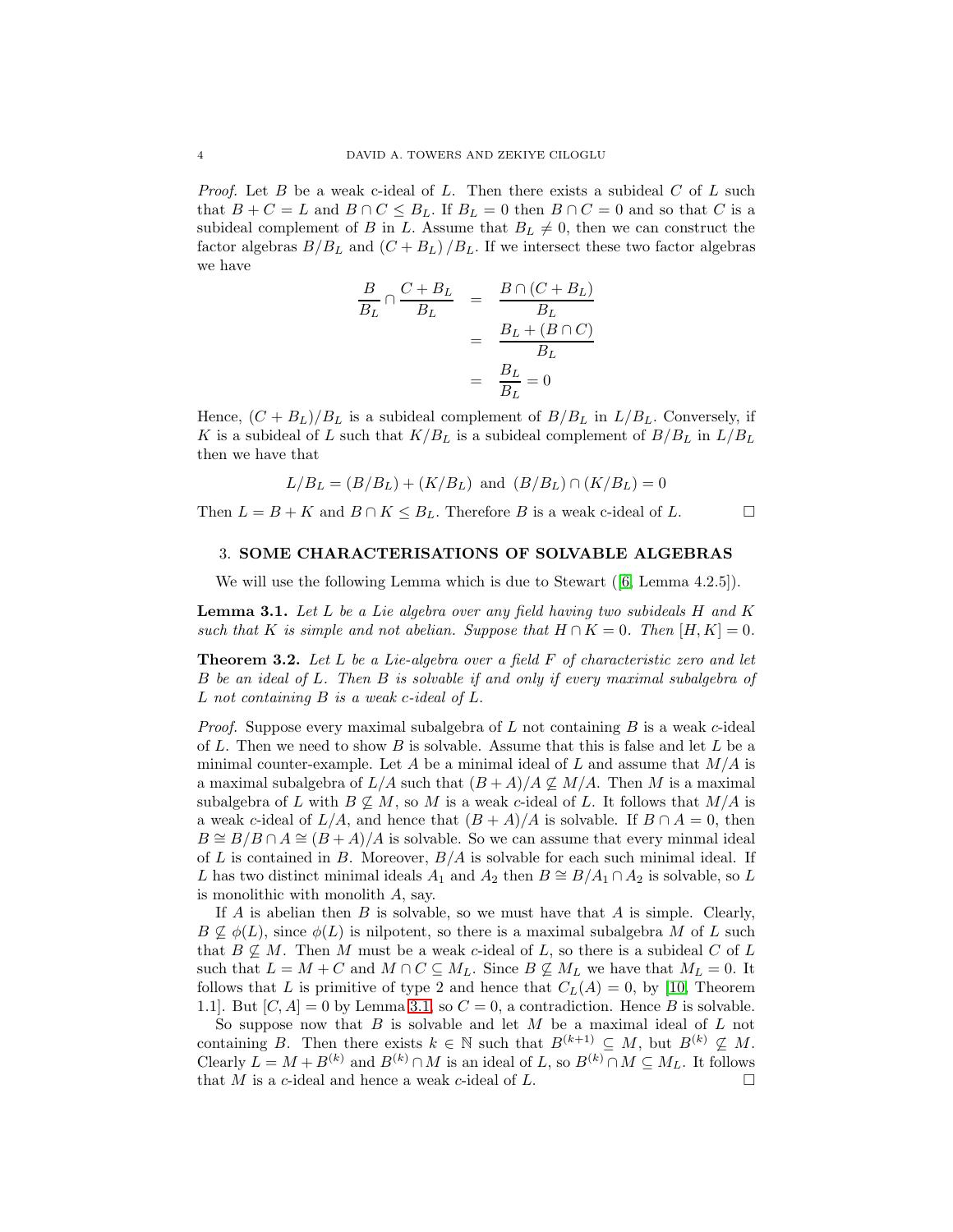<span id="page-4-1"></span>Corollary 3.3. *Let* L *be a Lie algebra over a field* F *of characteristic zero. Then* L *is solvable if and only if every maximal subalgebra of* L *is a weak* c*-ideal of* L*.*

Unlike the corresponding results for c-ideals, the above two results do not hold in characteristic  $p > 0$ , as the following example shows.

**Example 3.4.** *Let*  $L = sl(2) \otimes \mathcal{O}_1 + 1 \otimes F(\frac{\partial}{\partial x} + x \frac{\partial}{\partial x})$ , where  $\mathcal{O}_1 = F[x]$  with  $x^p = 0$ *is the truncated polynomial algebra in* 1 *indeterminate and the ground field,* F*, is algebraically closed of characteristic*  $p > 2$ *. Then*  $A = sl(2) \otimes \mathcal{O}_1$  *is the unique minimal ideal of* L*.* Put  $S = sl(2) = Fu_{-1} + Fu_0 + Fu_1$  with  $[u_{-1}, u_0] = u_{-1}$ ,  $[u_{-1}, u_1] = u_0$ ,  $[u_0, u_1] = u_1$  *and let*  $M = (Fu_0 + Fu_1) \otimes O_1 + 1 \otimes F(\frac{\partial}{\partial x} + x\frac{\partial}{\partial x})$ *. This is a maximal subalgebra of* L *which doesn't contain* A*. Suppose that it is a weak* c-ideal of L. Then there is a subideal C of L such that  $L = C + M$  and  $C \cap M \subseteq M_L = 0.$ 

*Let*

$$
C = C_0 < C_1 < \dots < C_n = L
$$

*where*  $C_j$  *is an ideal of*  $C_{j+1}$  *for each*  $0 \leq j \leq n-1$ . *Then*  $A \subseteq C_{n-1}$ *, so*  $A = C_{n-1}$ *or*  $C_{n-1}$  =  $A + 1 ⊗ F \frac{\partial}{\partial x}$ *. In the latter case it is straightforward to check that* Cn−<sup>2</sup> ⊆ A*. In either case,* C *must be inside a proper ideal of* A*, and hence inside*  $S \oplus \overline{O_1^+}$ , where  $O_1^+$  is spanned by  $x, x^2, \ldots, x^{p-1}$ . But now  $u_{-1} \otimes 1 \notin C + M$ . Hence M *is not a weak* c*-ideal of* L*.*

<span id="page-4-0"></span>Lemma 3.5. *Let* L + U + C *be a Lie algebra, where* U *is a solvable subalgebra of* L and C is a subideal of L. Then there exists  $n_0 \in \mathbb{N}$  such that  $L^{(n_0)} \subseteq C$ .

*Proof.* Let  $C = C_0 < C_1 < \ldots < C_k = L$  where  $C_i$  is an ideal of  $C_{i+1}$  for  $0 \leq i \leq L$  $k-1$ . Then  $L/C_{k-1}$  is solvable and so there exists  $n_{k-1}$  such that  $L^{(n_{k-1})} \subseteq C_{k-1}$ . Suppose that  $L^{(n_i)} \subseteq C_i$  for some  $0 \leq i \leq k-1$ . Now  $C_i/C_{i-1}$  is solvable, and so there is  $r_i$  such that  $C_i^{(r_i)} \subseteq C_{i-1}$ . Hence  $L^{(n_i+r_i)} = (L^{(n_i)})^{(r_i)} \subseteq C_{i-1}$ . Put  $n_{i-1} = n_i + r_i$ . The result now follows by induction.  $\Box$ 

Theorem 3.6. *Let* L *be a Lie algebra over a field* F *of characteristic zero. Then* L *has a solvable maximal subalgebra that is a weak c-ideal of* L *if and only if* L *is solvable.*

*Proof.* Suppose first that L has a solvable maximal subalgebra M that is a weak c-ideal of  $L$ . We show that  $L$  is solvable. Let  $L$  be a minimal counter-example. Then there is a subideal K of L such that  $L = M + K$  and  $M \cap K \leq M_L$ . If  $M_L \neq 0$  then  $L/M_L$  is solvable, by the minimality assumption, and  $M_L$  is solvable, whence L is solvable, a contradiction. It follows that  $M_L = 0$  and  $L = M + K$ . If R is the solvable radical of L then  $R \leq M_L = 0$ , so L is semisimple. But now, for all  $n \geq 1$ ,  $L = L^{(n)} \leq K \neq L$ , by Lemma [3.5,](#page-4-0) a contradiction. The result follows. The converse follows from Corollary [3.3.](#page-4-1)

Theorem 3.7. *Let* L *be a Lie algebra over a field of characteristic zero such that all maximal nilpotent subalgebras are weak* c*-ideals of* L*. Then* L *is solvable.*

*Proof.* Suppose that L is not solvable but that all maximal nilpotent subalgebras of L are weak c-ideals of L. Let  $L = R \oplus S$  be the Levi decomposition of L, where  $S \neq 0$ . Let B be a maximal nilpotent subalgebra of S and U be a maximal nilpotent subalgebra of L containing it. Then there is a subideal C of L such that  $L = U + C$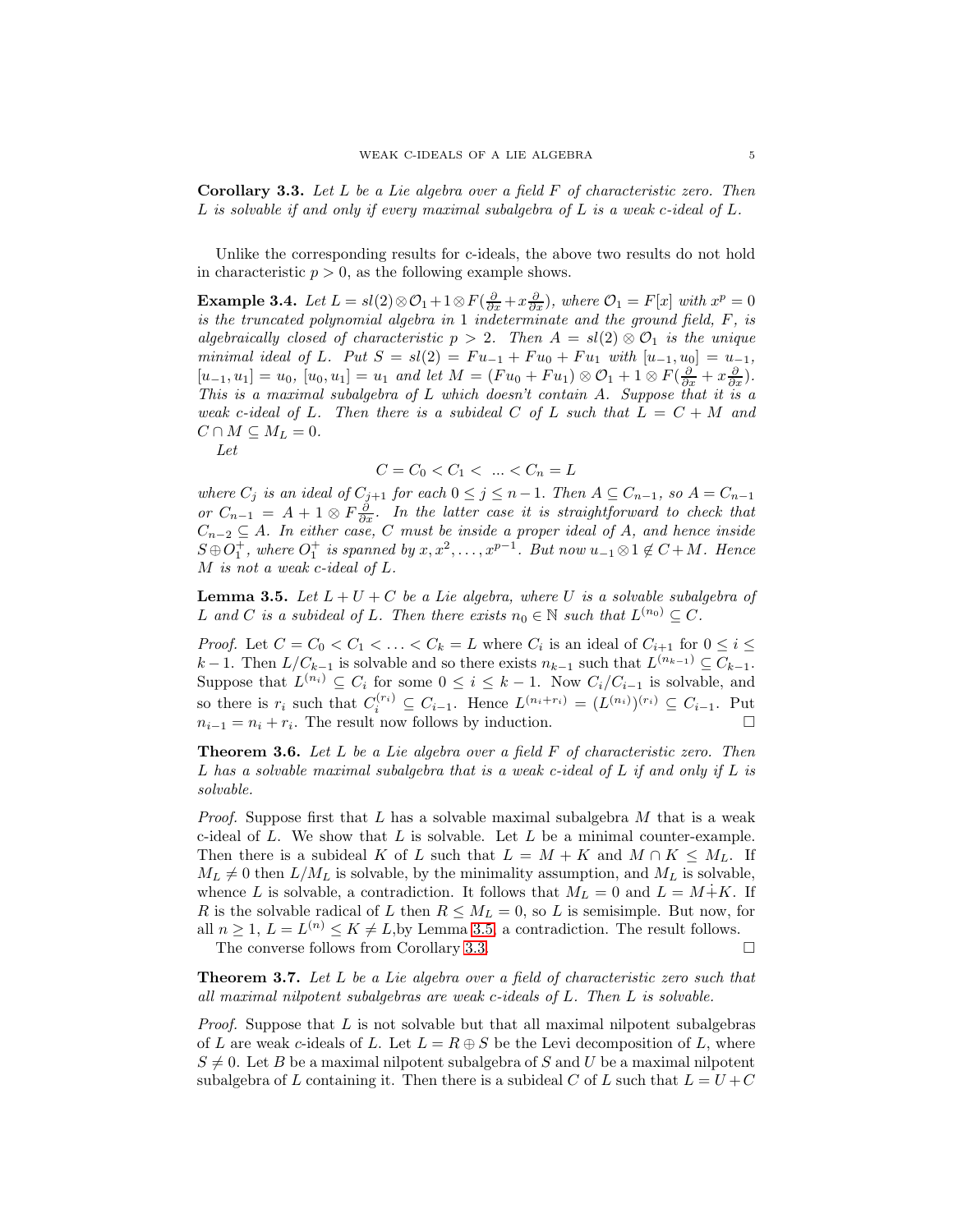and  $U \cap C \subseteq U_L$ . It follows from Lemma [3.5](#page-4-0) that  $S = S^{(n_0)} \subseteq L^{(n_0)} \subseteq C$ , and so  $B \subseteq U \cap C \subseteq U_L$ , whence  $S \cap U_L \neq 0$ . But  $S \cap U_L$  is an ideal of S and so is semisimple. Since U is nilpotent this is a contradiction.  $\Box$ 

Theorem 3.8. *Let* L *be a Lie algebra, over a field* F *of characteristic zero, in which every Cartan subalgebra of* L *is a weak c-ideal of* L*. Then* L *is solvable.*

*Proof.* Suppose that every Cartan subalgebra of L is a weak c-ideal of L, and that L has a non-zero Levi factor S. Let H be a Cartan subalgebra of S and let B be a Cartan subalgebra of its centralizer in the solvable radical of L. Then  $C = H + B$ is a Cartan subalgebra of  $L$  (see [\[3\]](#page-8-8)) and there is a subideal  $K$  of  $L$  such that  $L = C + K$  and  $C \cap K \leq C_L$ . Now there is an  $r \geq 2$  such that  $L^{(r)} \leq K$ , by Lemma [3.5.](#page-4-0) But  $S \le L^{(r)} \le K$ , so  $C \cap S \le C \cap K \le C_L$  giving  $C \cap S \le C_L \cap S = 0$ , a contradiction. It follows that  $S = 0$  and hence that L is solvable.

# 4. SOME CHARACTERISATIONS OF SUPERSOLVABLE ALGEBRAS

The following is proved in [\[9,](#page-8-0) Lemma 4.1]

<span id="page-5-0"></span>Lemma 4.1. *Let* L *be a Lie algebra over any field* F*, let* A *be an ideal of* L *and let*  $U/A$  *be a maximal nilpotent subalgebra of*  $L/A$ *. Then*  $U = C + A$ *, where* C *is a maximal nilpotent subalgebra of* L*.*

We will also need the following result.

<span id="page-5-1"></span>**Lemma 4.2.** Let L be a Lie algebra over any field F and suppose that  $L = B + K$ , *where* B *is a nilpotent subalgebra and* K *is a subideal of* L. Then there exists  $s \in \mathbb{N}$ such that  $L^s ⊆ K$ . Moreover, if A is a minimal ideal of L then either  $A ⊆ K$  or  $[L, A] = 0.$ 

*Proof.* Since K is a subideal of L, there exists  $r \in \mathbb{N}$  such that  $L$  (ad  $K$ )<sup> $r \subseteq K$ . As</sup> B is nilpotent, there exists  $s \in \mathbb{N}$  such that  $L^s = (B + K)^s \subseteq K$ . Now  $[L, A] = A$  or  $[L, A] = 0$  and the former implies that  $A \subseteq L^s \subseteq K$ .

<span id="page-5-2"></span>Lemma 4.3. *Let* L *be a Lie algebra, over any field* F*, in which every maximal subalgebra of each maximal nilpotent subalgebra of* L *is a weak c-ideal of* L*, and let* A *be a minimal abelian ideal of* L*. Then every maximal subalgebra of each maximal nilpotent subalgebra of* L/A *is a weak c-ideal of* L/A*.*

*Proof.* Suppose that  $U/A$  is a maximal nilpotent subalgebra of  $L/A$ . Then  $U =$  $C + A$  where C is a maximal nilpotent subalgebra of L by Lemma [4.1.](#page-5-0) Let  $B/A$ be a maximal subalgebra of  $U/A$ . Then  $B = B \cap (C + A) = B \cap C + A = D + A$ where D is a maximal subalgebra of C with  $B \cap C \leq D$ . Now D is a weak c-ideal of L so there is a subideal K of L with  $L = D + K$  and  $D \cap K \le D_L$ .

If  $A \leq K$  we have

$$
\frac{L}{A} = \frac{D+K}{A} = \frac{D+A}{A} + \frac{K}{A} = \frac{B}{A} + \frac{K}{A},
$$

and

$$
\frac{B}{A} \cap \frac{K}{A} = \frac{B \cap K}{A} = \frac{(D+A) \cap K}{A} = \frac{D \cap K + A}{A} \le \frac{D_L + A}{A} \le \left(\frac{B}{A}\right)_{L/A}.
$$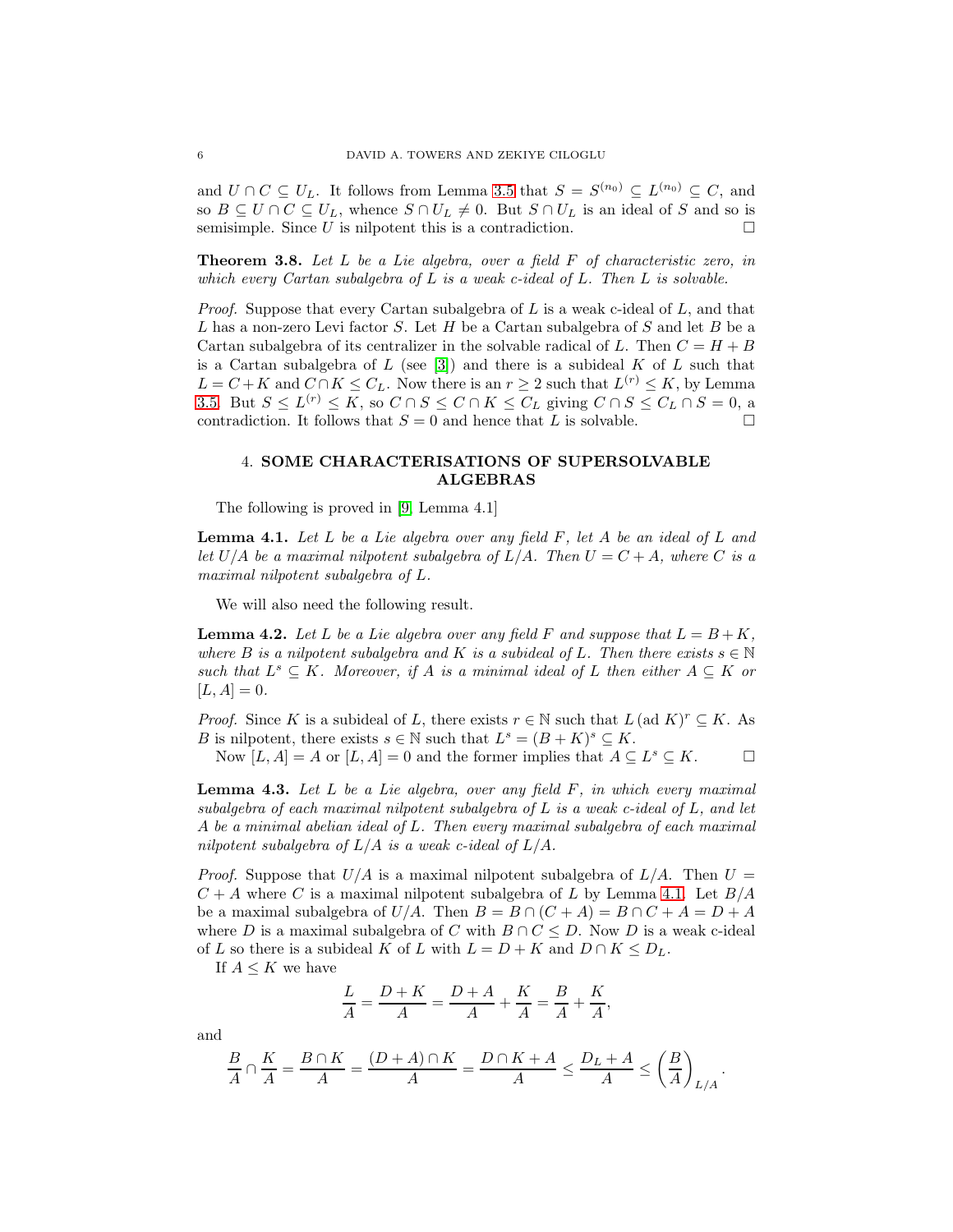So suppose that  $A \nleq K$ . Then Lemma [4.2](#page-5-1) shows that  $[L, A] = 0$ . It follows that  $A \leq C$  and  $B = D$ . We have  $L = B + K$  and  $B \cap K \leq B_L$ , so

$$
\frac{L}{A}=\frac{B}{A}+\frac{K+A}{A}
$$

and

$$
\frac{B}{A} \cap \frac{K+A}{A} = \frac{B \cap (K+A)}{A} = \frac{B \cap K+A}{A} \le \frac{B_L+A}{A} \le \left(\frac{B}{A}\right)_{L/A}.
$$

<span id="page-6-0"></span>Lemma 4.4. *Let* L *be a Lie algebra over any field* F*, in which every maximal nilpotent subalgebra of* L *is a weak c-ideal of* L, *and suppose that* A *is a minimal abelian ideal of* L *and* M *is a core-free maximal subalgebra of* L. *Then* A *is one dimensional.*

*Proof.* We have that  $L = A + M$  and A is the unique minimal ideal of L, by [\[10,](#page-8-7) Theorem 1.1. Let C be a maximal nilpotent subalgebra of L with  $A \leq C$ . If  $A = C$ , choose B to be a maximal subalgebra of A, so that  $A = B + Fa$  and  $B<sub>L</sub> = 0$ . Then B is a weak c-ideal of L. So there is a subideal of K of L with  $L = B + K$  and  $B \cap K \leq B_L = 0$ . Now  $L = B + K = B + K^L = K^L$ , since  $B \leq A \leq K^L$ . It follows that  $K = L$ , whence  $B = 0$  and  $A = Fa$  is one dimensional.

So suppose that  $C \neq A$ . Then  $C = A + M \cap C$ . Let B be a maximal subalgebra of C containing  $M \cap C$ . Then B is a weak c-ideal of L, so there is a subideal K of L with  $L = B + K$  and  $B \cap K \leq B_L$ . If  $A \leq B_L \leq B$ , we have  $C = A + M \cap C \leq B$ , a contradiction. Hence  $B_L = 0$  and  $L = B + K$ . Now  $C = B + C \cap K$  and  $B \cap C \cap K =$  $B \cap K = 0$ . As C is nilpotent this means that  $\dim(C \cap K) = 1$ . If  $A \subseteq K$  we have that  $A \leq C \cap K$ , so dim  $A = 1$ , as required. Otherwise, [L, A] = 0, by Lemma [4.2,](#page-5-1) and again dim  $A = 1$ .

We can now prove our main result.

<span id="page-6-1"></span>Theorem 4.5. *Let* L *be a solvable Lie algebra over any field* F *in which every maximal subalgebra of each maximal nilpotent subalgebra of* L *is a weak c-ideal of* L. *Then* L *is supersolvable.*

*Proof.* Let L be a minimal counter-example and let A be a minimal abelian ideal of L. Then  $L/A$  satisfies the same hypothesis by Lemma [4.3.](#page-5-2) We thus have that  $L/A$  is supersolvable and it remains to show that dim  $A = 1$ .

If there is an aother minimal ideal  $I$  of  $L$ , then

$$
A \cong (A+I)/I \leq L/I
$$

which is supersolvable and so dim  $A = 1$ . So we can assume that A is the unique minimal ideal of L. Also, if  $A \leq \phi(L)$ , we have that  $L/\phi(L)$  is supersolvable, whence  $L$  is supersolvable by  $[2,$  Theorem 7. We therefore, further assume that  $A \nleq \phi(L)$ . It follows that  $L = A + M$ , where M is a core-free maximal subalgebra of L. The result now follows from Lemma [4.4.](#page-6-0)  $\Box$ 

If L has no one-dimensional maximal nilpotent subalgebras, we can remove the solvability assumption from the above result provided that  $F$  has characteristic zero.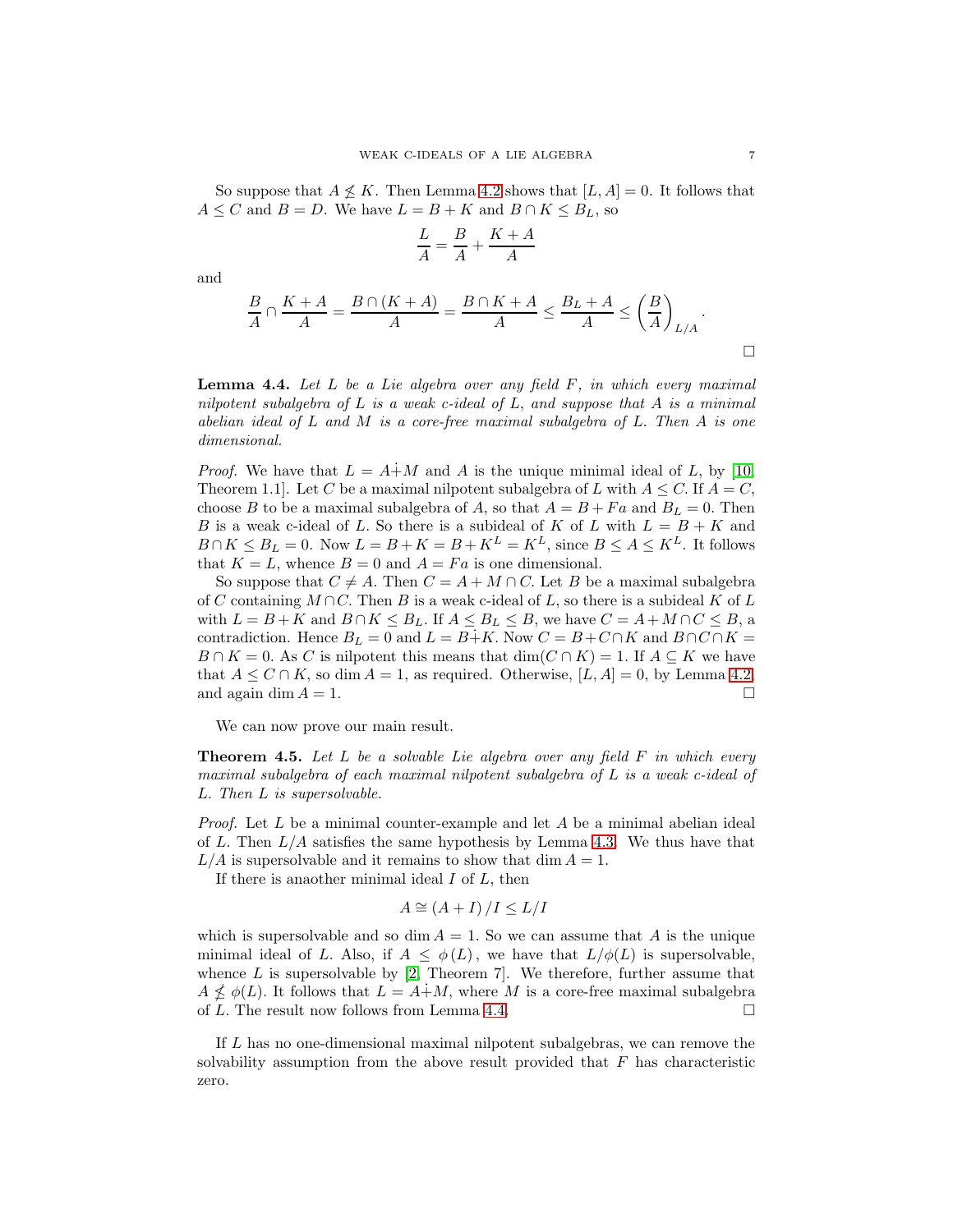<span id="page-7-0"></span>Corollary 4.6. *Let* L *be a Lie algebra over a field* F *of characteristic zero in which every maximal nilpotent subalgebra has dimension at least two. If every maximal subalgebra of each maximal nilpotent subalgebra of* L *is a weak c-ideal of* L, *then* L *is supersolvable.*

*Proof.* Let N be the nilradical of L, and let  $x \notin N$ . Then  $x \in C$  for some maximal nilpotent subalgebra C of L. Since dim  $C > 1$ , there is a maximal subalgebra B of C with  $x \in B$ . Then there is a subideal K of L such that  $L = B + K$  and  $B \cap K \subseteq B_L \leq C_L \leq N$ . Clearly,  $x \notin K$ , since otherwise  $x \in B \cap K \leq N$ . Moreover,  $L^r \subseteq K$  for some  $r \in \mathbb{N}$ , by Lemma [4.2.](#page-5-1) We have shown that if  $x \notin N$ there is a subideal K of L with  $x \notin K$  and  $L^r \subseteq K$ . par

Suppose that  $L$  is not solvable. Then there is a semisimple Levi factor  $S$  of  $L$ . Choose  $x \in S$ . Then  $x \in S = S^r \subseteq K$ , a contradiction. Thus L is solvable and the result follows from Theorem [4.5.](#page-6-1)

If L has a one-dimensional maximal nilpotent subalgebra, then we can also remove the solvability assumption from Theorem 4.4., provided that underlying field  $F$  has again characteristic zero and  $L$  is not three-dimensional simple.

Corollary 4.7. *Let* L *be a Lie algebra over a field* F *of characteristic zero. If every maximal subalgebra of each maximal nilpotent subalgebra of* L *is a weak* c*-ideal of* L, *then* L *is supersolvable or three dimensional simple.*

*Proof.* If every maximal nilpotent subalgebra of L has dimension at least two, then L is supersolvable by Corollary [4.6.](#page-7-0) So we need only consider the case where L has a one-dimensional maximal nilpotent subalgebra say  $Fx$ .

Suppose first that L is semisimple, so  $L = S_1 \oplus ... \oplus S_n$ , where  $S_i$  is a simple ideal of L for  $1 \leq i \leq n$ . Let  $n > 1$ . If  $x \in S_i$ , then choosing  $s \in S_j$  with  $j \neq i$ , we have that  $Fx + Fs$  is a two dimensional abelian subalgebra, which contradicts the maximality of Fx. If  $x \notin S_i$ , for every  $1 \leq i \leq n$ , then x has nonzero projections in at least two of the  $S_k$ 's, say  $s_i \in S_i$  and  $s_j \in S_j$ . But then  $Fx + Fs_i$  is a twodimensional abelian subalgebra, a contradiction again. It follows that L is simple. But then  $Fx$  is a Cartan subalgebra of L, which yields that L has rank one and thus is three dimensional.

So now let  $L$  be a minimal-counter example. We have seen that  $L$  is not semisim-ple, so it has a minimal abelian ideal A. By Lemma [4.3,](#page-5-2)  $L/A$  is supersolvable or three-dimensional simple. In the former case,  $L$  is solvable and so is supersolvable, by Theorem [4.5.](#page-6-1)

In the latter case,  $L = A \oplus S$  where S is three-dimensional simple, and so a core-free maximal subalgebra of L. It follows from Lemma [4.4](#page-6-0) that  $\dim A = 1$ . But now  $C_L(A) = A$  or L. In the former case  $S \cong L/A = L/C_L(A) \cong Inn(A)$ , a subalgebra of  $Der(A)$ , which is impossible. Hence  $L = A \oplus S$ , where A and S are both ideals of L and again L has no one-dimensional maximal nilpotent subalgebras.  $\Box$ 

### 5. ONE-DIMENSIONAL WEAK C-IDEALS

<span id="page-7-1"></span>Lemma 5.1. *Let* L *be a Lie algebra over any field* F*. Then the one-dimensional* subalgebra  $Fx$  of  $L$  *is a weak c-ideal of*  $L$  *if and only if it is a c-ideal of*  $L$ 

*Proof.* Let  $Fx$  be a weak c-ideal of L. Then there is a subideal K of L such that  $L = Fx + K$  and  $Fx \cap K \leq (Fx)_{L}$ . Since either  $K = L$  or K has codimension one in L, it is an ideal of L and Fx is a c-ideal of L.